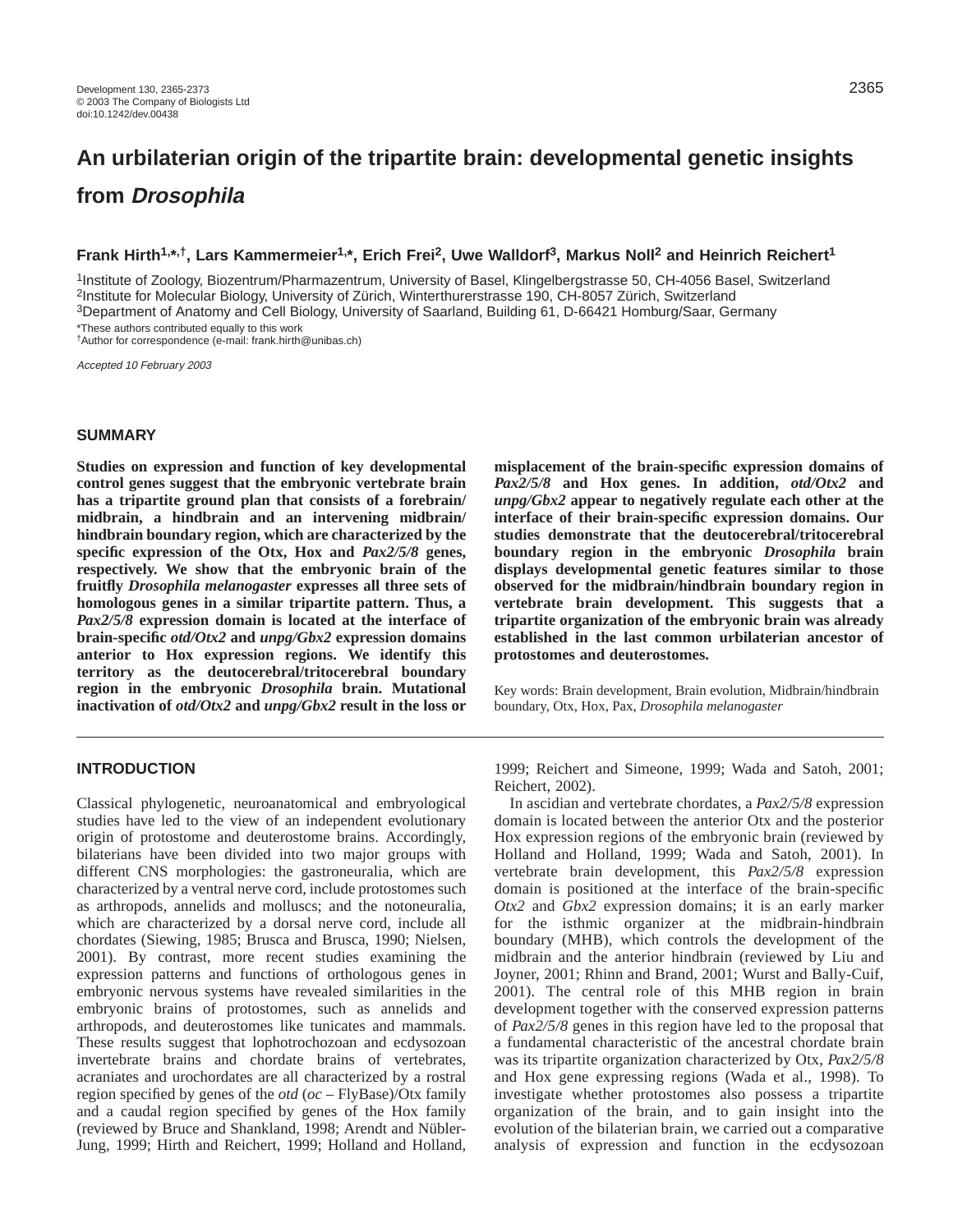*Drosophila melanogaster* of the orthologues that pattern the vertebrate MHB region.

Our study reveals striking similarities in the expression and function of genes that pattern the embryonic brains of *Drosophila* and vertebrates. We find that a *Pax2/5/8* expressing domain is located between an anterior *otd*-expressing region and a posterior Hox-expressing region in the embryonic brain of *Drosophila*. Moreover, in *Drosophila*, as in vertebrates, we find that this *Pax2/5/8* expressing domain is positioned at the interface between the *otd/Otx2* expression domain and a posteriorly abutting *unplugged*/*Gbx2* expression domain. Finally, we demonstrate that inactivation of *otd/Otx2* or of *unplugged/Gbx2* results in comparable effects on mispositioning or loss of brain-specific expression domains of orthologous genes in both embryonic brain types. These developmental genetic similarities indicate that the tripartite ground plan, which characterizes the developing chordate brain, is also at the basis of the developing insect brain, conferring on all bilaterians a deep similarity in brain development. This suggests that a corresponding tripartite organization already existed in the brain of the last common urbilaterian ancestor of insects and chordates.

# **MATERIALS AND METHODS**

#### **Fly culture**

Wild-type flies are of the strain *Oregon-R*. All mutant stocks are from the Bloomington Stock Center unless indicated otherwise. The following reporter *lacZ* lines and mutant alleles were used: *P{lacZ}unpgf85* (an *unpg-lacZ* reporter gene that expresses cytoplasmic β-galactosidase in the same pattern as endogenous *unpg*) (Chiang et al., 1995), *P{lacZ}Pax2*∆*<sup>122</sup>* (a *Pax2-lacZ* reporter gene that expresses β-galactosidase in the same pattern as endogenous *Pax2*; E.F., M. Daube, J. Kronhamn, A. Rasmuson-Lestander and M.N., unpublished), *otdJA101* (Hirth et al., 1995), *P{3*′*lacZ}unpgr37* (*unpg* null allele with a *unpg-lacZ* reporter gene that expresses nuclear βgalactosidase in the same pattern as endogenous *unpg*) (Chiang et al., 1995).

#### **In situ hybridization and immunocytochemistry**

For in situ hybridization experiments, digoxigenin-labelled sense and antisense RNA probes of the *spa/Pax2* cDNA clone cpx1 (Fu and Noll, 1997) were generated in vitro with a DIG-labelling kit (Roche diagnostics) and hybridized to *Drosophila* whole-mount embryos by following standard procedures (Tautz and Pfeifle, 1989). Whole-mount immunocytochemistry was performed as previously described (Hirth et al., 1998). Rabbit anti-PAX2 antiserum (Fu and Noll, 1997) and monoclonal anti-POXN antibodies (Hassanzadeh et al., 1998) were used as primary antibodies at 1:50 and 1:20 dilutions, respectively. To generate an anti-Otd antiserum, a 835 bp fragment from an *otd* cDNA (position 1708-2542) (Finkelstein et al., 1990) was amplified by PCR and cloned into the pCR2.1-TOPO vector (Invitrogen), from which it was removed by digestion at flanking *Eco*RI sites and cloned in frame into the pGEX-2T expression vector (Smith and Johnson, 1988). The glutathione-S-transferase/Otd fusion protein was purified according to Smith and Johnson (Smith and Johnson, 1988), except that induction occurred at 18°C overnight. Immunization of rabbits was carried out by Pab Productions (Hebertshausen). For whole-mount immunocytochemistry, anti-Otd antiserum was used as primary antiserum at a 1:100 dilution.

Embryos were staged according to Campos-Ortega and Hartenstein (Campos-Ortega and Hartenstein, 1997).

#### **Laser confocal microscopy**

For laser confocal microscopy, a Leica TCS SP microscope was used. Optical sections ranged from  $0.4$  to  $2 \mu m$ , recorded in line average mode with picture size of 512×512 pixels. Captured images from optical sections were arranged and processed by the use of IMARIS (Bitplane). Figures were arranged and labelled by the use of Adobe Photoshop.

# **RESULTS**

#### **Pax2 and Poxn expression in the embryonic brain**

In the embryonic CNS of vertebrates, the *Pax2*, *Pax5* and *Pax8* genes are expressed in specific domains that overlap in the presumptive MHB region (reviewed by Liu and Joyner, 2001; Rhinn and Brand, 2001; Wurst and Bally-Cuif, 2001). *Drosophila* has two *Pax2/5/8* orthologues, *Pox neuro* (*Poxn*) and *Pax2* (Noll, 1993; Fu and Noll, 1997).

The embryonic brain of *Drosophila* can be subdivided into the protocerebrum (PC or b1), deutocerebrum (DC or b2) and tritocerebrum (TC or b3) of the supra-oesophageal ganglion and the mandibular (S1), maxillary (S2) and labial (S3) neuromeres of the sub-oesophageal ganglion. Expression of *engrailed* (*en*) delimits these subdivisions by marking their most posterior neurones (reviewed by Hartmann and Reichert, 1998) (Fig. 1). Because of morphogenetic processes, such as the beginning of head involution, the neuraxis of the embryonic brain curves dorsoposteriorly within the embryo. Accordingly, henceforth anteroposterior coordinates refer to the neuraxis rather than the embryonic body axis.

We first determined whether *Pax2* is expressed in specific domains of the *Drosophila* brain, by analysing its expression pattern using in situ hybridization, immunolabelling and *lacZ* reporter gene expression. *Pax2* transcripts initially appear during gastrulation and at stage 9/10 are observed in a segmentally reiterated pattern of the developing procephalic and ventral neuroectoderm, with its anteriormost expression domain located at the future deutocerebral-tritocerebral boundary (Fig. 2A, arrow). Expression of *Pax2* transcripts in the developing brain begins at stage 10/11 and is most prominent in a longitudinal stripe at the medial part of the protocerebrum and in a transversal stripe at the posterior border of the deutocerebrum (Fig. 2B-D, arrowheads). Immunolabelling with a Pax2-specific polyclonal antibody (Fu and Noll, 1997) revealed that Pax2 protein distribution resembles that of *Pax2* transcripts, as does a *Pax2-lacZ* reporter gene expressing β-galactosidase (Fig. 3A-C). In addition to its expression in the developing anterior brain, *Pax2* expression is also seen in six to eight cells located at the lateral margin of each hemisegment throughout the more posterior CNS regions of the sub-oesophageal ganglion and ventral nerve cord (Fig. 3C).

To determine the expression of the second *Drosophila Pax2/5/8* orthologue, we characterized *Poxn* expression using immunolabelling and *lacZ* reporter genes. POXN protein is first detected in the developing brain at the end of germband extension (stage 10/11) in two stripes of the procephalic neuroectoderm, which subsequently become restricted to the posterior protocerebrum and the posterior deutocerebrum (Fig. 3D,E). *Poxn* expression in more posterior regions of the CNS also occurs in segmentally reiterated patterns (Fig. 3F) (Bopp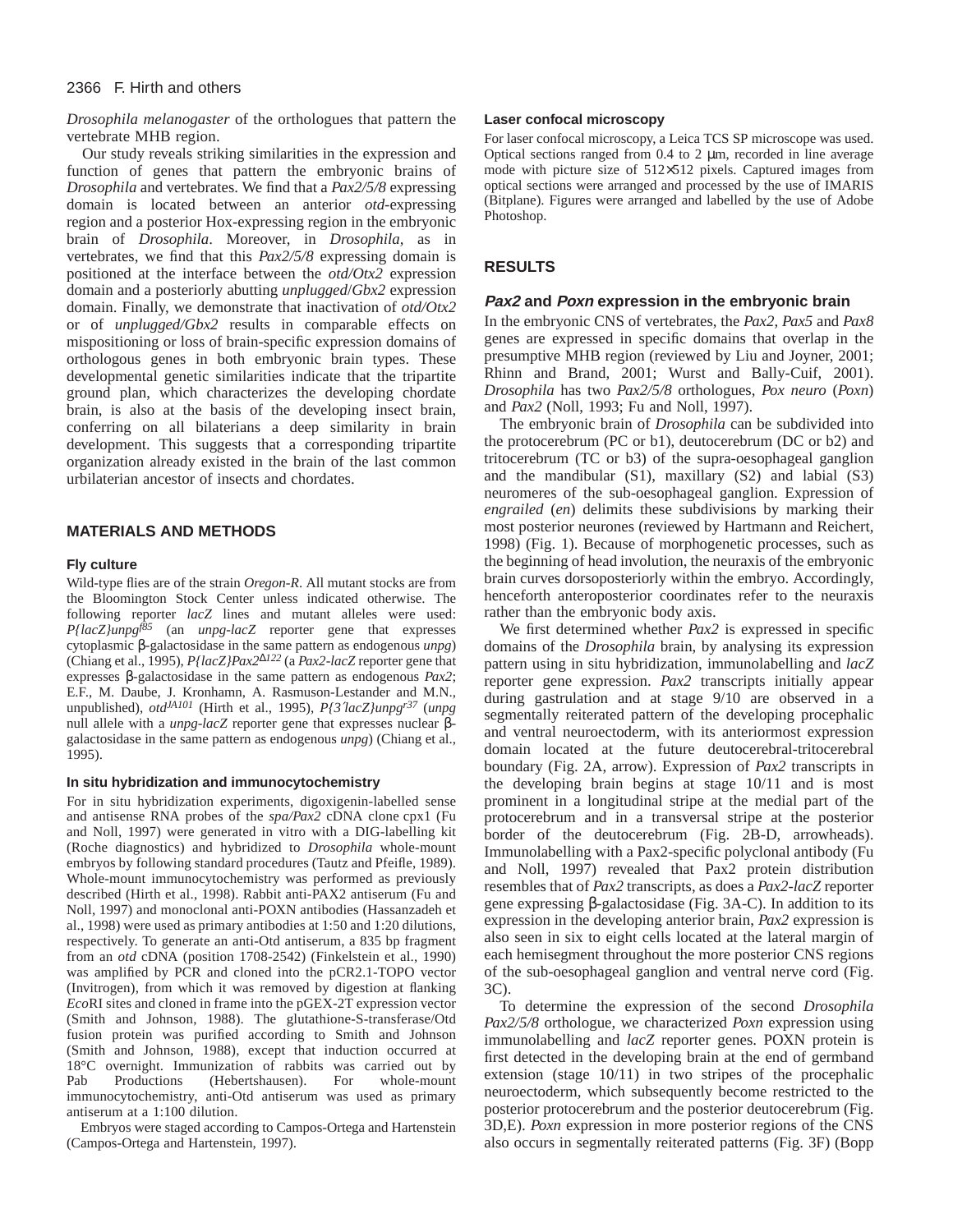

**Fig. 1.** Expression of *engrailed* (*en*) delimits the neuromeric subdivisions of the embryonic brain and ventral nerve cord. Laser confocal microscopy of stage 13/14 wild-type embryos, reconstructions of optical sections. (A,C) Frontal views; (B,D) lateral views. The bracket in B indicates the extend of optical sections used to reconstruct the frontal views of A,C. (A,B) Immunolabelling with a neurone-specific anti-HRP antibody (red). (C,D) Doubleimmunolabelling with anti-HRP (red) and anti-EN (green, yellow). The embryonic brain can be subdivided into the protocerebrum (PC or b1), deutocerebrum (DC or b2) and tritocerebrum (TC or b3) of the supraesophageal ganglion and the mandibular (S1), maxillary (S2) and labial (S3) neuromeres of the sub-oesophageal ganglion. *en*expressing cells delimit the posterior boundaries of the PC (en-b1), DC (en-b2) and TC (en-b3), and of the mandibular (en-S1), maxillary (en-S2) and labial (en-S3) neuromeres.

#### Tripartite bilaterian brain 2367

et al., 1989). A comparison between *Pax2* and *Poxn* expression domains reveals, that *Pax2* and *Poxn* are never co-expressed in the same cells of the CNS. Moreover, expression of *Pax2* and *Poxn* does not occur at a comparable anteroposterior position along the neuraxis (Fig. 3I), with one exception. This exception is in the posterior deutocerebrum where adjacent *Pax2* and Poxn expression domains define a transversal domain immediately anterior to the tritocerebral brain neuromere (arrows in Fig. 3G,H). This transversal domain of adjacent *Pax2* and *Poxn* expression is distinguishable from segmentally reiterated expression in more posterior regions by the fact that it is the only position along the neuraxis where expression of both genes coincides with a neuromere boundary (compare Fig. 3H with Fig. 1D). We refer to this transversal domain of adjacent *Pax2/5/8* orthologue expression as the deutocerebraltritocerebral boundary (DTB) region.

It is important to note that the DTB is located anterior to the expression domain of the *Drosophila Hox1* orthologue *labial* (*lab*), which is expressed in the posterior tritocerebrum (Hirth et al., 1998). Moreover, the DTB is located posterior to the expression domain of the *Drosophila Otx* orthologue *otd* in the protocerebrum and anterior deutocerebrum (Hirth et al., 1995). Thus, in *Drosophila* as in vertebrates, a *Pax2/Poxn* (*Pax2/5/8*) expression domain is located between the anterior *otd/Otx2* and the posterior Hox-expressing regions. This raises the question of whether the DTB in the embryonic *Drosophila* brain might have developmental genetic features similar to those observed for the MHB in vertebrate brain development.

## **Gene expression patterns at the deutocerebraltritocerebral boundary region**

In the embryonic vertebrate brain, *Otx2* is expressed anterior to and abutting *Gbx2*. The future MHB as well as the overlapping domains of *Pax2*, *Pax5* and *Pax8* expression are positioned at this *Otx2*-*Gbx2* interface (Liu and Joyner, 2001; Rhinn and Brand, 2001; Wurst and Bally-Cuif, 2001). To investigate if comparable expression patterns are found in the embryonic fly brain, we determined the brain-specific expression of the *Drosophila Gbx2* orthologue *unplugged*



**Fig. 2.** Whole-mount in situ hybridization of *Pax2* transcripts in wildtype embryos. (A,B,B′) Lateral views, (C,D,D′) dorsal views; anterior is towards the left. (A) By stage 9/10, *Pax2* expression is detectable in a segmentally reiterated pattern of the developing procephalic and ventral neuroectoderm, with its anteriormost expression domain located at the future deutocerebraltritocerebral boundary (arrow). (B-D) At stage 14, *Pax2* transcripts are most prominent in a longitudinal stripe at the medial part of the protocerebrum (arrows) and in a transversal stripe (arrowheads) at the posterior border of the deutocerebrum. Asterisks in C,D

indicate *Pax2* expression in cells associated with the developing hypopharyngeal organ outside the CNS (see also Fig. 3A). (B′) Simplified summary scheme of B with brain-specific *Pax2* expression domains (grey) shown in relation to protocerebral and deutocerebral neuromere boundaries (unbroken lines). (D′) Simplified summary scheme of D with brain-specific *Pax2* expression domains (grey) shown in relation to protocerebral and deutocerebral neuromere boundaries (unbroken lines).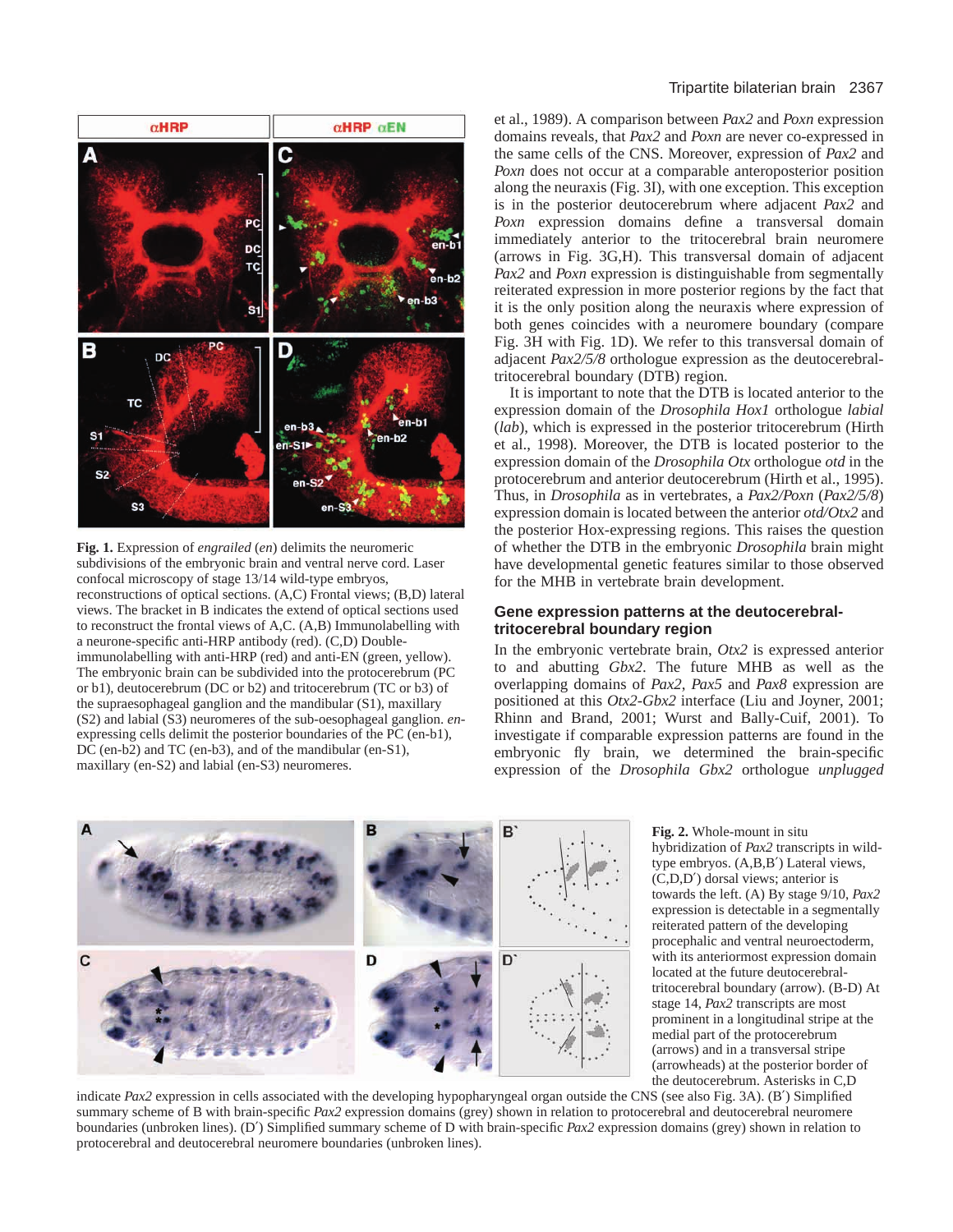**Fig. 3.** *Pox neuro* (*Poxn*) and *Pax2* are expressed in distinct domains in the embryonic brain and ventral nerve cord. Laser confocal microscopy of stage 13/14 embryos, reconstructions of optical sections. (A-I) *P{lacZ}Pax2* <sup>∆</sup>*122*/+. (A,D,G) Frontal views, (B,E,H) lateral views, (C,F,I) ventral views. The bracket in B indicates the extend of optical sections used to reconstruct the frontal views of A,D,G, the dotted line demarcates the deutocerebral/tritocerebral neuromere boundary. (A-C) Double-immunolabelling with anti-HRP (red) and anti-β-gal (green, yellow). (D-F) Doubleimmunolabelling with anti-HRP (red) and anti-POXN (blue). (G-I) Triple-immunolabelling with anti-HRP (red), anti-β-gal (green, yellow) and anti-POXN (blue, white); arrows in G,H indicate *Pax2* and *Poxn* expression at the same anteroposterior position along the neuraxis in the posterior deutocerebrum where they define a transversal domain. This transversal domain of adjacent *Pax2/5/8* orthologue expression is located anterior to the deutocerebral/ tritocerebral neuromere boundary. Note that expression of *Pax2* and *Poxn* are never observed in the same cells. The apparent co-expression of *Pax2* and *Poxn* shown in G (white)



is an artefact caused by superimposed optical sections. Asterisks in A indicate *Pax2* expression in cells associated with the developing hypopharyngeal organ outside the CNS.

(*unpg*) in relation to that of *otd*, using immunolabelling and an *unpg-lacZ* reporter gene that expresses β-galactosidase like endogenous *unpg* (Chiang et al., 1995). The *otd* gene is expressed in the protocerebrum and anterior deutocerebrum of the embryonic brain (Fig. 4A,B) (Hirth et al., 1995), as well as in midline cells in more posterior regions of the CNS (Fig. 4C) (Finkelstein et al., 1990; Wieschaus et al., 1992). Expression of *unpg*-*lacZ* in the embryonic CNS is first detected at stage 8 in neuroectodermal and mesectodermal cells at the ventral midline, with an anterior limit of expression at the cephalic furrow (Chiang et al., 1995). Subsequently, the *unpg* expression domains in the CNS widen and have their most anterior border in the posterior deutocerebrum (Fig. 4D-F). Double immunolabelling of OTD and β-galactosidase revealed that the posterior border of the brain-specific *otd* expression domain coincides with the anteriormost border of the *unpg* expression domains along the anteroposterior neuraxis (Fig. 4G,H, arrows). There is no overlap of *otd* and *unpg* expression in the brain or in more posterior regions of the CNS (Fig. 4G-I).

These findings indicate that the *otd-unpg* interface is positioned at the anterior border of the DTB. This was confirmed by additional immunolabelling studies examining

*unpg-lacZ*, *otd*, *Poxn* and *en* expression in the protocerebral/ deutocerebral region of the embryonic brain. Thus, double immunolabelling of OTD and EN confirms that the posterior border of *otd* expression extends beyond the protocerebral enb1 stripe into the anterior deutocerebral domain (Fig. 5A). Labelling OTD and POXN confirms that the *Poxn* expression domain of the DTB is posterior to this deutocerebral *otd* expression boundary (Fig. 5B). Labelling EN and βgalactosidase, which is indicative of *unpg* expression, confirms that the anteriormost *unpg* expression domain overlaps with the en-b2 stripe (Fig. 5C). Finally, labelling β-galactosidase and POXN confirms that this anteriormost *unpg* expression domain overlaps with the *Poxn* expression domain of the DTB (Fig. 5D). Therefore, in terms of overall gene expression patterns, we find that a transversal domain of adjacent *Pax2/Poxn* expression defines the DTB region of the embryonic *Drosophila* brain. Furthermore, this region is located between an anterior *otd* expression domain and a posterior *Hox* expression domain. Moreover, it is located abutting and posterior to the interface of *otd* and *unpg* expression along the anteroposterior neuraxis. A schematic summary of these expression patterns in the embryonic fly brain is illustrated in Fig. 8A.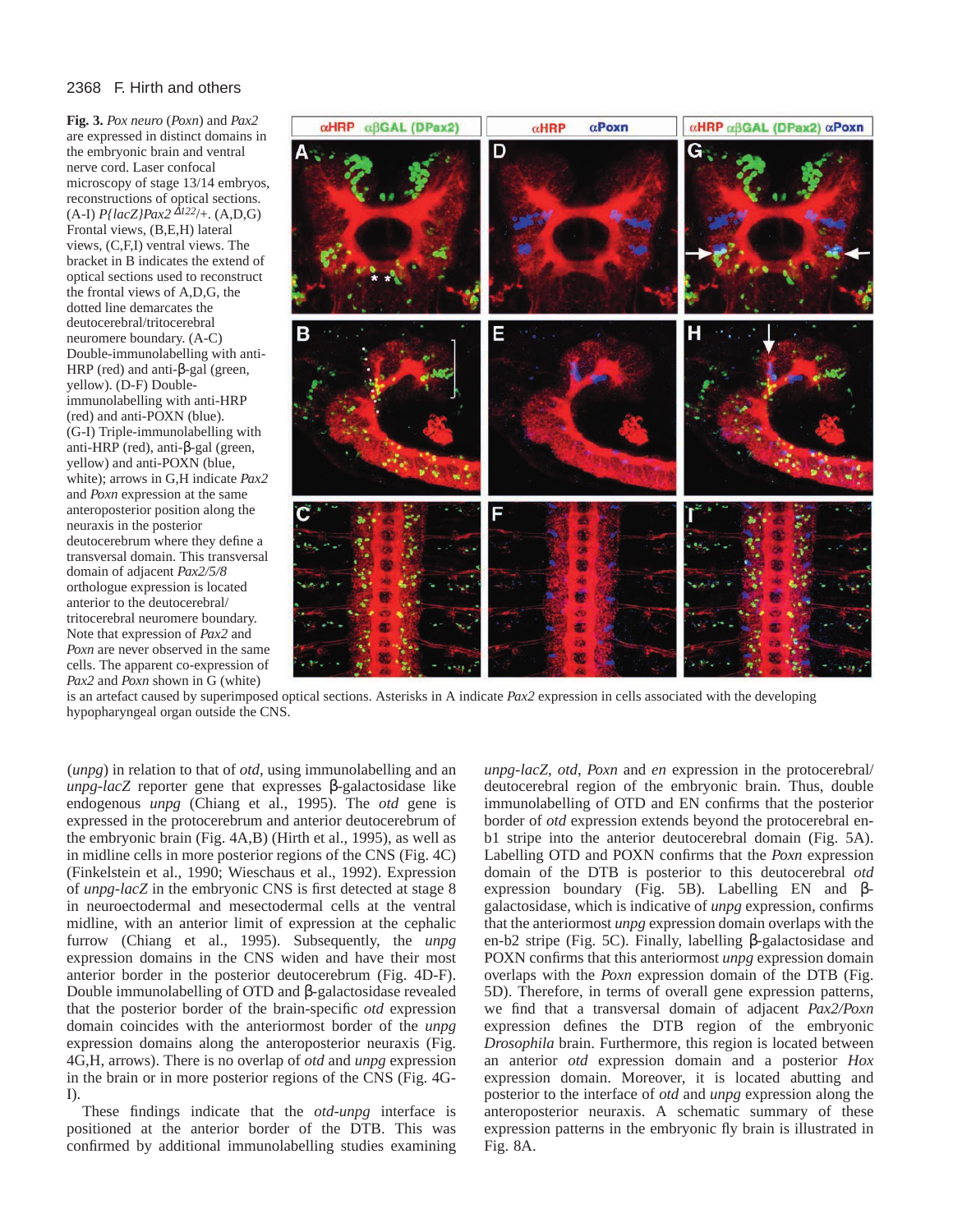**Fig. 4.** *otd* and *unpg* expression domains in the embryonic brain and ventral nerve cord. Laser confocal microscopy of stage 13/14 embryos, reconstructions of optical sections. (A-C) Wild type, (D-I) *P{lacZ}unpgf85*/+. (A,D,G) Frontal views, (B,E,H) lateral views, (C,F,I) dorsal views. The brackets in B,E,H indicate the extend of optical sections used to reconstruct the frontal views of A,D,G, respectively. (A-C) Doubleimmunolabelling with anti-HRP (red) and anti-OTD (green, yellow). (D-F) Double-immunolabelling with anti-HRP (red) and anti-β-gal (green, yellow). (G-I) Doubleimmunolabelling with anti-OTD (red) and anti-β-gal (green, yellow); arrows indicate interface of *otd* and *unpg* expression at the anterior border of the deutocerebral-tritocerebral boundary (DTB) region. Note that a direct interface of the *otd* and *unpg* expression domains only occurs on the ventral (according to neuraxis) side of the brain; on the opposing side, a small gap between the two expression domains is seen (H, arrow).



# **Mutation of otd and of unpg result in loss or misplacement of brain-specific gene expression domains**

In mammalian brain development, homozygous *Otx2*-null mutant embryos lack the rostral brain, including the MHB-



specific *Pax2/5/8* expression domain (Acampora et al., 1995; Matsuo et al., 1995; Ang et al., 1996), whereas *Gbx2* null mutants misexpress *Otx2* and *Hoxb1* in the brain (Wassarman et al., 1997). Moreover, *Otx2* and *Gbx2* negatively regulate each other at the interface of their expression domains (Li and

Joyner, 2001; Liu and Joyner, 2001; Martinez-Barbera et al., 2001; Rhinn and Brand, 2001; Wurst and Bally-Cuif, 2001; Ye et al., 2001). To test if similar regulatory interactions occur in the embryonic brain of *Drosophila*, we analysed the expression of the corresponding orthologues in *otd* and *unpg* mutant embryos.

**Fig. 5.** Brain-specific expression of *otd*, *unpg*, *en* and *Poxn*. Laser confocal microscopy of stage 13/14 embryos, reconstructions of optical sections, frontal views. The extend of optical sections used to reconstruct the frontal views is more dorsal (according to neuraxis) than for Fig. 4A,D,G. (A,B) Wild type, (C,D) *P{lacZ}unpgf85*/+. (A) Doubleimmunolabelling with anti-OTD (red) and anti-EN (green, yellow). (B) Double-immunolabelling with anti-OTD (red) and anti-POXN (green, yellow). (C) Double-immunolabelling with anti-β-gal (red) and anti-EN (green, yellow). (D) Doubleimmunolabelling with anti-β-gal (red) and anti-POXN (green, yellow). Arrowheads indicate en-b1 stripes, arrows indicate en-b2 stripes. Asterisks in A-C indicate non-neuronal expression domains of OTD and EN in the foregut.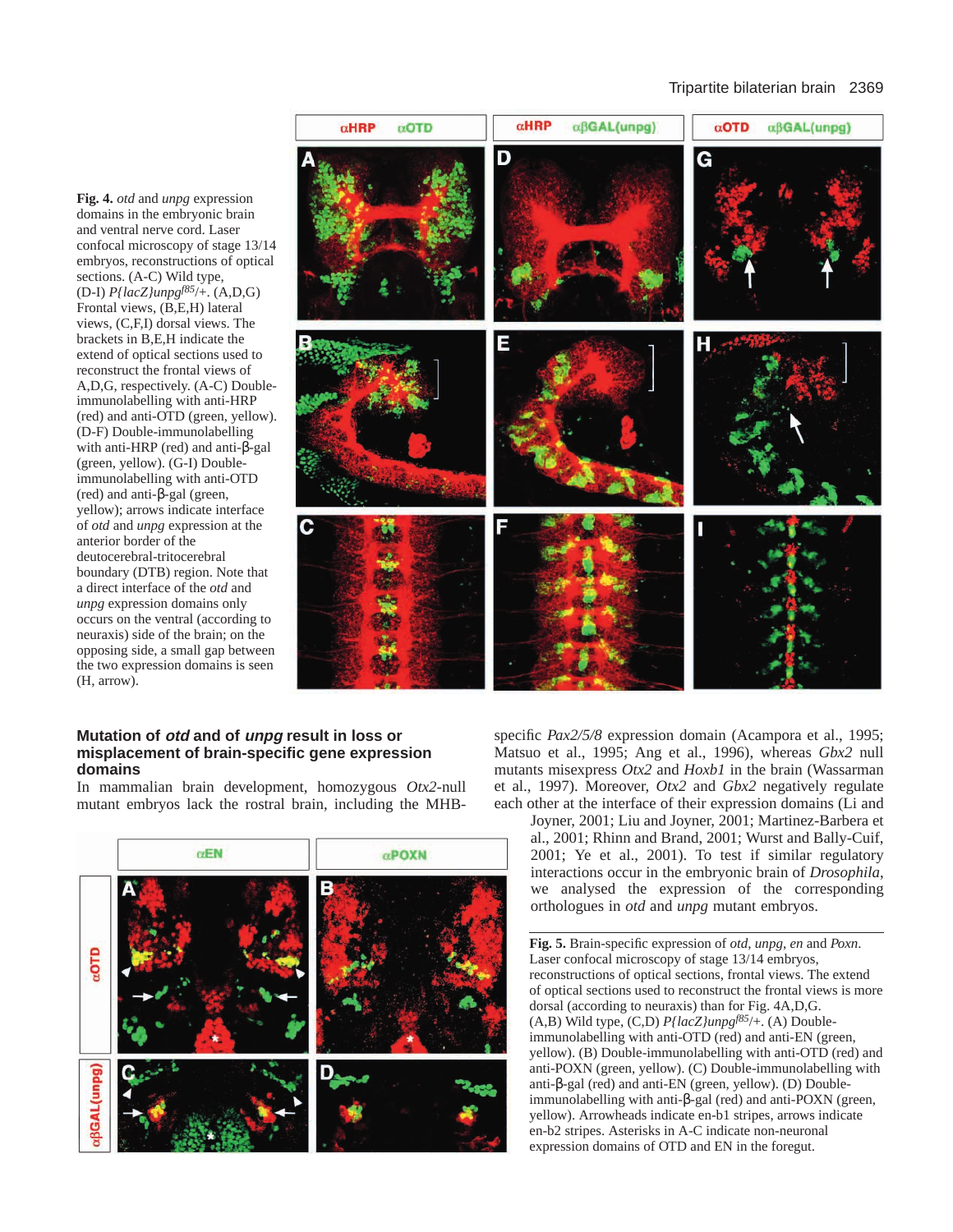

Fig. 6. Altered expression patterns of *unpg, en* and *Poxn* in brains of  $otd^{-}$  embryos. Laser confocal microscopy of stage 13/14 embryos, reconstructions of optical sections. (A) Frontal view, (B,C) lateral views. (A,B)  $ot d^{A101}$ ;  $P{3^7}acZ/unpg^{r37}/+$ , (C)  $ot d^{A101}$ . The extend of optical sections used to reconstruct the frontal view in A is the same as in Fig. 3B. Broken rectangles in the summary schemes indicate the region of the embryonic brain shown at higher magnification in B,C. (A,B) Triple-immunolabelling with anti-ΗRP (red), anti-β-gal (green, yellow) and anti-EN (blue, white). Arrows indicate the anterior shift of brain-specific *unpg* expression into the anterior deutocerebrum (compare with Fig. 4D,E). Note that the protocerebrum is missing in *otd* mutants (Hirth et al., 1995), resulting in the absence of en-b1-expressing cells, whereas en-b2-expressing cells delimiting the deuto-tritocerebral boundary are present (A,B, arrowheads). (C) Double-immunolabelling with anti-ΗRP (red) and anti-POXN (green, yellow). Arrow indicates the normal position of the posterior POXN stripe in the posterior deutocerebrum, which is absent in the *otd*-null mutant embryo. PC, protocerebrum; DC, deutocerebrum; TC, tritocerebrum; Sub, sub-oesophageal ganglion; VNC, ventral nerve cord.



In *otd*-null mutant embryos, the protocerebrum is absent because protocerebral neuroblasts are not specified (Hirth et al., 1995; Younossi-Hartenstein et al., 1997). Analysis of *unpg*, *en* and *Poxn* expression in *otd*-null mutant embryos revealed that the anteriormost border of *unpg* expression shifts anteriorly into the anterior deutocerebrum (Fig. 6A,B), while *Poxn* fails to be expressed in the deutocerebrum (Fig. 6C). In contrast to

**Fig. 7.** Altered expression patterns of *otd* and *lab* in brains of *unpg*–/– embryos. Laser confocal microscopy of stage 13/14 embryos, reconstructions of optical sections. (A,C,D) Frontal views, (B,E,F) lateral views. (A-D,F) *P{3*′*lacZ}unpgr37*, (E) *P{3*′*lacZ}unpgr37*/+. The extend of optical sections used to reconstruct the frontal views in A,C,D is the same as in Fig. 3B; this results in increased visualization of gut-specific *otd* and *en* expression. Broken rectangles in the summary schemes indicate the region of the embryonic brain shown as magnified view in B,F. (A,B) Double-immunolabelling with anti-OTD (red) and anti-β-gal (green, yellow). Arrows indicate the posterior shift of brain-specific *otd* expression into the anteriormost *unpg* expression domain. (C) Double-immunolabelling with anti-OTD (red) and anti-EN (green, yellow). Arrows indicate the posterior shift of brain-specific *otd* expression up to the deutocerebral en-b2 stripe into the posterior deutocerebrum (compare with Fig. 5A). Broken line indicates non-neuronal expression domains of OTD and EN in the foregut. (D) Doubleimmunolabelling with anti-ΟΤD (red) and anti-POXN (green, yellow). Arrows indicate that the posterior border of brainspecific *otd* expression extends posteriorly up to the *Poxn* expression domain of the DTB (compare with Fig. 5B). Broken line indicates non-neuronal expression domains of OTD and POXN in the foregut. (E,F) Double-immunolabelling with anti-LAB (red) and anti-β-gal (green, yellow) in *unpg*+/– versus  $unpg^{-/-}$  embryos; the broken line demarcates the tritocerebral/ mandibular neuromere boundary. Arrowheads indicate the anterior shift of *lab* expression from the posterior tritocerebrum (E) (Hirth et al., 1998) into the anterior tritocerebrum (F). PC, protocerebrum; DC, deutocerebrum; TC, tritocerebrum; Sub, sub-oesophageal ganglion; VNC, ventral nerve cord.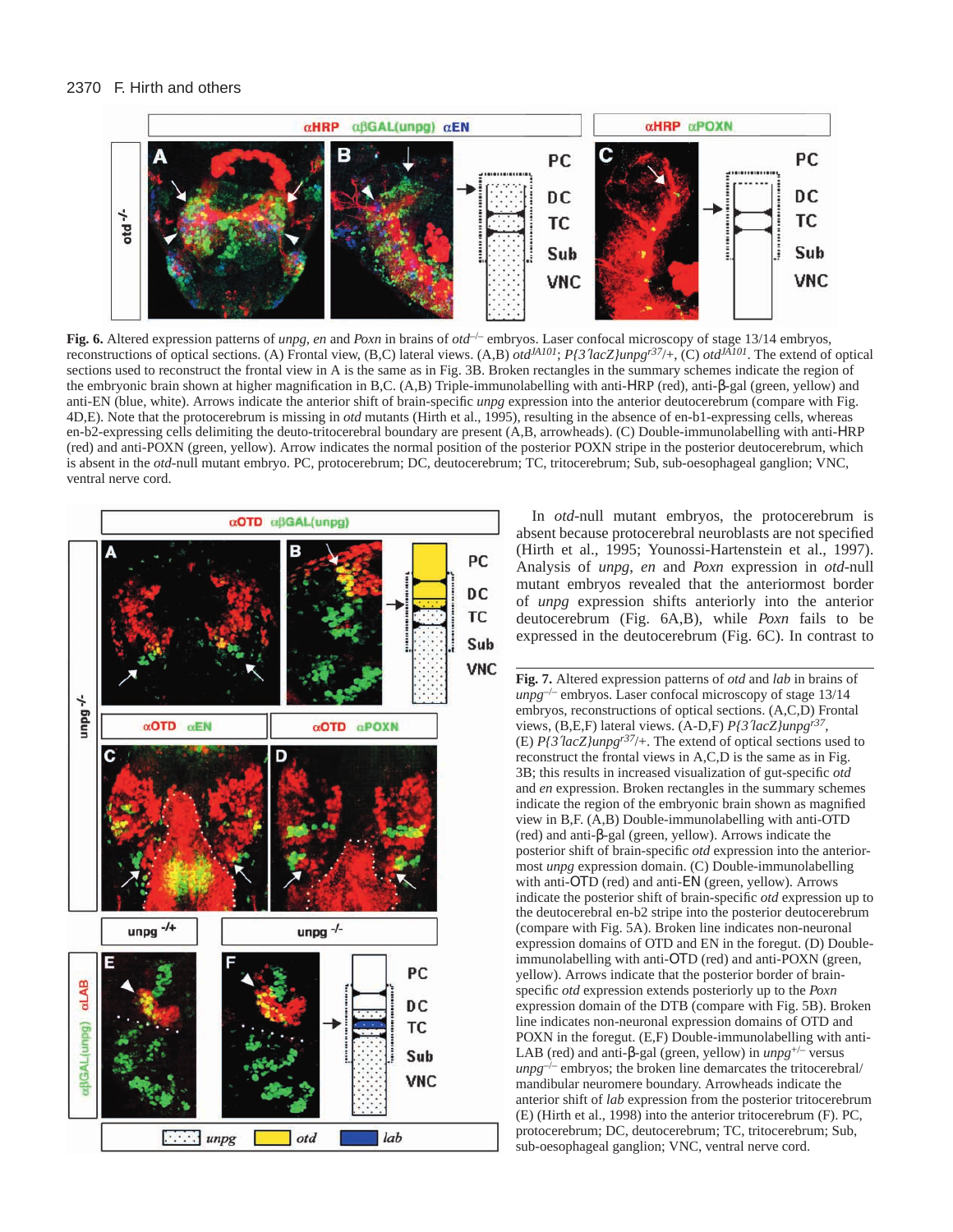

expression pattern as outlined with striped red boxes in A.) Moreover, in *Drosophila*, as in mouse, a *Pax2/5/8*-expressing domain is positioned at the interface between the *otd/Otx2* expression domain and a posteriorly abutting *unplugged*/*Gbx2* expression domain. This *otd/Otx2 unpg/Gbx2* interface displays similar developmental genetic features in both *Drosophila* and mouse (see text for details).

inactivation of *otd*, inactivation of *unpg* does not result in a loss of cells in the mutant domain of the embryonic brain, as is evident from the expression of an *unpg-lacZ* reporter construct in *unpg*-null mutant embryos (Chiang et al., 1995). Analysis of *otd* expression in *unpg*-null mutants shows that the posterior limit of brain-specific *otd* expression shifts posteriorly into the posterior deutocerebrum, thus extending into the DTB (Fig. 7A,B). This was confirmed by additional immunolabelling studies examining *otd*, *Poxn* and *en* expression in the protocerebral/deutocerebral region of the embryonic brain in *unpg*-null mutants. Double immunolabelling of OTD and EN in *unpg*-null mutants confirms that the posterior border of brain-specific *otd* expression extends posteriorly to the deutocerebral en-b2 stripe into the posterior deutocerebrum (Fig. 7C, compare with Fig. 5A). In addition, double immunolabelling of OTD and POXN in *unpg*-null mutants confirms that the posterior border of brain-specific *otd* expression extends posteriorly into the *Poxn* expression domain of the DTB (Fig. 7D, compare with Fig. 5B). Moreover, analysis of *lab* expression in *unpg*-null mutants shows that brain-specific *lab* expression shifts anteriorly into the anterior tritocerebrum (Fig. 7E,F). Thus, in both *Drosophila* and mammals, mutational inactivation of *otd/Otx2* and *unpg/Gbx2* result in the loss or misplacement of the brainspecific expression domains of orthologous Pax and Hox genes. Moreover, *otd* and *unpg* appear to negatively regulate each other at the interface of their expression domains.

In vertebrate brain development, the *Pax2* gene, and subsequently the *Pax5* and *Pax8* genes, are among the first genes expressed at the *Otx2/Gbx2* interface, followed by the overlapping expression of *En1* and *Fgf8* genes (Ye et al., 2001). Inactivation of *Pax2*, *Pax5*, *En1* or *Fgf8* results in the loss of the midbrain and cerebellum because of a failure to maintain development of this brain region (reviewed by Joyner, 1996; Wassef and Joyner, 1997; Acampora and Simeone, 1999; Martinez et al., 1999; Liu and Joyner, 2001;

Rhinn and Brand, 2001; Wurst and Bally-Cuif, 2001). In *Drosophila*, no obvious brain phenotypes were seen after mutational inactivation of *Pax2*, *Poxn*, *en/inv* or the *Drosophila* Fgf homologue *branchless* (*bnl*) (data not shown). The absence of brain phenotypes in these mutants contrasts with those observed in the vertebrate brain following mutational inactivation of the orthologous *Pax2*, *Pax5*, *En1* and *Fgf8* genes (Liu and Joyner, 2001; Rhinn and Brand, 2001; Wurst and Bally-Cuif, 2001).

# **DISCUSSION**

Comparative developmental studies in urochordates and vertebrates have led to the notion that the basic ground plan for the chordate brain consists of a forebrain/midbrain region characterized by Otx gene expression, a hindbrain region characterized by Hox gene expression, and an intervening boundary region characterized by expression of *Pax2/5/8* genes (Wada et al., 1998; Holland and Holland, 1999; Wada and Satoh, 2001). Our data show that this tripartite ground plan is also found in the insect brain (Fig. 8). This suggests that a corresponding, evolutionarily conserved, tripartite organization also characterized the brain of the last common ancestor of insects and chordates.

A comparison of the brain-specific topology of gene expression patterns that define this tripartite organization in *Drosophila* and in mouse suggests that the vertebrate midbrain/hindbrain boundary (MHB) region corresponds to the insect deutocerebral-tritocerebral boundary (DTB) region. If this is the case, one might expect that other patterning genes that characterize the MHB region are also expressed at the insect DTB. Although this expectation is fulfilled for the segment-polarity genes *en* and *wingless* (*wg*) in *Drosophila*, these two genes are expressed at the borders of all CNS neuromeres, as well as at parasegmental boundaries in the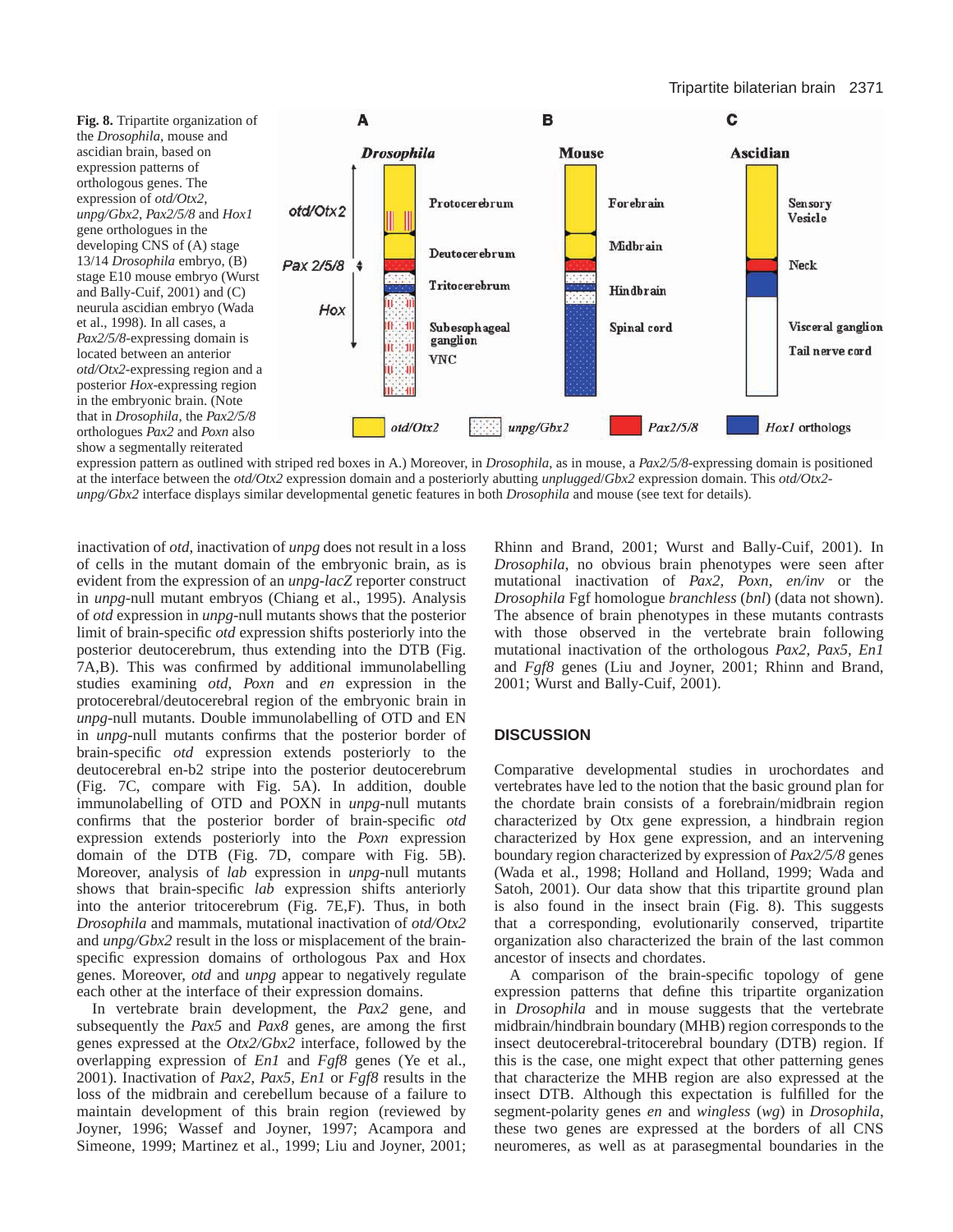epidermis; hence, their expression may not be indicative of brain-specific requirements.

In addition to remarkable similarities in orthologous gene expression between insects and chordates, our study also shows that several functional interactions among key developmental control genes involved in establishing the *Pax2/5/8*-expressing MHB region of the vertebrate brain are also conserved in insects. Thus, in the embryonic brains of both fly and mouse, the intermediate boundary regions, DTB and MHB, are positioned at the interface of *otd/Otx2* and *unpg/Gbx2* expression domains (Fig. 8A,B). These boundary regions are deleted in *otd/Otx2*-null mutants and mispositioned in *unpg/Gbx2*-null mutants. Moreover, *otd/Otx2* and *unpg/Gbx2* genes engage in crossregulatory interactions, and appear to act as mutual repressors at the interface of their brain-specific expression domains. However, not all of the functional interactions among genes involved in MHB formation in the mouse appear to be conserved at the *Drosophila* DTB. Thus, in the embryonic *Drosophila* brain, no patterning defects are observed in null mutants of *Pax2*, *Poxn*, *en* or *bnl*. It remains to be seen if these genes play a role in the postembryonic development of the *Drosophila* brain.

It is conceivable that the similarities of orthologous gene expression patterns and functional interactions in brain development evolved independently in insects and vertebrates. However, a more reasonable explanation is that an evolutionary conserved genetic program underlies brain development in all bilaterians. This would imply that the generation of structural diversity in the embryonic brain is based on positional information that has been invented only once during evolution and is provided by genes such as *otd/Otx2*, *unpg/Gbx2*, *Pax2/5/8* and Hox, conferring on all bilaterians a common basic principle of brain development. If this is the case, comparable orthologous gene expression and function should also characterize embryonic brain development in other invertebrate lineages such as the lophotrochozoans. This prediction can now be tested in lophotrochozoan model systems such as *Platynereis* (Arendt et al., 2001), *Helobdella* (Kourakis et al., 1997) or *Dugesia* (Pineda et al., 2002).

Taken together, our results indicate that the tripartite ground plan that characterizes the developing chordate brain is also present in the developing insect brain. This implies that a corresponding tripartite organization already existed in the brain of the last common urbilaterian ancestor of insects and chordates. Therefore, we propose an urbilaterian origin of the tripartite brain.

We thank D. Arendt, B. Bello, A. Gould, R. Leemans and M. Müller for comments on the manuscript. We also thank Y. R. Stoll and B. Stoll for excellent technical assistance, and M. Affolter, K. Basler, P. Beachy, the Bloomington Stock Center, K. Furukubo-Tokunaga, A. Ghysen, C. Goodman, T. Kaufman, M. Krasnow,. N. McGinnis, W. McGinnis and K. Matthews for flies and antibodies. This work was supported by the Swiss National Science Foundation.

## **REFERENCES**

**Acampora, D. and Simeone, A.** (1999). Understanding the roles of *Otx1* and *Otx2* in the control of brain morphogenesis. *Trends Neurosci.* **22**, 116-122. **Acampora, D., Mazan, S., Lallemand, Y., Avantaggiato, V., Maury, M., Simeone, A. and Brûlet, P.** (1995). Forebrain and midbrain regions are

- deleted in *Otx2*–/– mutants due to a defective anterior neuroectoderm specification during gastrulation. *Development* **121**, 3279-3290.
- **Ang, S.-L., Jin, O., Rhinn, M., Daigle, N., Stevenson, L. and Rossant, J.** (1996). A targeted mouse *Otx2* mutation leads to severe defects in gastrulation and formation of axial mesoderm and to deletion of rostral brain. *Development* **122**, 243-252.
- **Arendt, D. and Nübler-Jung, K.** (1999). Comparison of early nerve cord development in insects and vertebrates. *Development* **126**, 2309-2325.
- Arendt, D., Technau, U. and Wittbrodt, J. (2001). Evolution of the bilaterian larval foregut. *Nature* **409**, 81-85.
- **Bopp, D., Jamet, E., Baumgartner, S., Burri, M. and Noll, M.** (1989). Isolation of two tissue-specific *Drosophila* paired box genes, *Pox meso* and *Pox neuro*. *EMBO J.* **8**, 3447-3457.
- **Bruce, A. E. and Shankland, M.** (1998). Expression of the head gene *Lox22- Otx* in the leech *Helobdella* and the origin of the bilaterian body plan. *Dev. Biol.* **201**, 101-112.
- **Brusca, R. C. and Brusca, G. J.** (1990) *Invertebrates*. Sunderland, MA: Sinauer Associates.
- **Campos-Ortega, J. and Hartenstein, V.** (1997). *The Embryonic Development of* Drosophila melanogaster. Heidelberg: Springer-Verlag.
- **Chiang, C., Young, K. E. and Beachy, P. A.** (1995). Control of *Drosophila* tracheal branching by the novel homeodomain gene *unplugged*, a regulatory target for genes of the bithorax complex. *Development* **121**, 3901-3912.
- **Finkelstein, R., Smouse, D., Capaci, T. M., Spradling, A. C. and Perrimon, N.** (1990). The *orthodenticle* gene encodes a novel homeo domain protein involved in the development of the *Drosophila* nervous system and ocellar visual structures. *Genes Dev*. **4**, 1516-1527.
- **Fu, W. and Noll, M.** (1997). The *Pax2* homolog *sparkling* is required for development of cone and pigment cells in the *Drosophila* eye. *Genes Dev.* **11**, 2066-2078.
- **Hartmann, B. and Reichert, H.** (1998). The genetics of embryonic brain development in *Drosophila*. *Mol. Cell. Neurosci.* **12**, 194-205.
- **Hassanzadeh, G. G., de Silva, K. S. K., Dambly-Chaudière, C., Brys, L., Ghysen, A., Hamers, R., Muyldermans, S. and de Baetselier, P.** (1998). Isolation and characterization of single-chain Fv genes encoding antibodies specific for *Drosophila Poxn* protein. *FEBS Lett.* **437**, 75-80.
- **Hirth, F., Therianos, S., Loop, T., Gehring, W. J., Reichert, H. and Furukubo-Tokunaga, K.** (1995). Developmental defects in brain segmentation caused by mutations of the homeobox genes *orthodenticle* and *empty spiracles* in *Drosophila*. *Neuron* **15**, 769-778.
- **Hirth, F., Hartmann, B. and Reichert, H.** (1998). Homeotic gene action in embryonic brain development of *Drosophila*. *Development* **125**, 1579-1589.
- **Hirth, F. and Reichert, H.** (1999). Conserved genetic programs in insect and mammalian brain development. *BioEssays* **21**, 677-684.
- **Holland, L. Z. and Holland, N. D.** (1999). Chordate origins of the vertebrate central nervous system. *Curr. Opin. Neurobiol.* **9**, 596-602.
- **Joyner, A. L.** (1996). *Engrailed*, *Wnt* and *Pax* genes regulate midbrainhindbrain development. *Trends Genet.* **12**, 15-20.
- **Kourakis, M. J., Master, V. A., Lokhorst, D. K., Nardelli-Haeflinger, D.,** Wedeen, C. J., Martindale, M. O. and Shankland, M. (1997). Conserved anterior boundaries of *Hox* gene expression in the central nervous system of the leech *Helobdella*. *Dev. Biol.* **190**, 284-300.
- **Li, J. Y. H. and Joyner, A. L.** (2001). *Otx2* and *Gbx2* are required for refinement and not induction of mid-hindbrain gene expression. *Development* **128**, 4979-4991.
- **Liu, A. and Joyner, A. L.** (2001). Early anterior/posterior patterning of the midbrain and cerebellum. *Annu. Rev. Neurosci.* **24**, 869-896.
- **Martinez, S., Crossley, P. H., Cobos, I., Rubenstein, J. L. R. and Martin, G. R.** (1999) FGF8 induces formation of an ectopic isthmic organizer and isthmocerebellar development via a repressive effect on *Otx2* expression. *Development* **126**, 1189-1200.
- **Martinez-Barbera, J. P., Signore, M., Pilo Boyl, P., Puelles, E., Acampora, D., Gogoi, R., Schubert, F., Lumsden, A. and Simeone, A.** (2001). Regionalisation of anterior neuroectoderm and its competence in responding to forebrain and midbrain inducing activities depend on mutual antagonism between OTX2 and GBX2. *Development* **128**, 4789-4800.
- **Matsuo, I., Kuratani, S., Kimura, C., Takeda, N. and Aizawa, S.** (1995). Mouse *Otx2* functions in the formation and patterning of rostral head. *Genes Dev.* **9**, 2646-2658.
- **Nielsen, C.** (2001). *Animal Evolution Interrelationships of the Living Phyla*. Oxford: Oxford University Press.
- **Noll, M.** (1993). Evolution and role of Pax genes. *Curr. Opin. Genet. Dev.* **3**, 595-605.